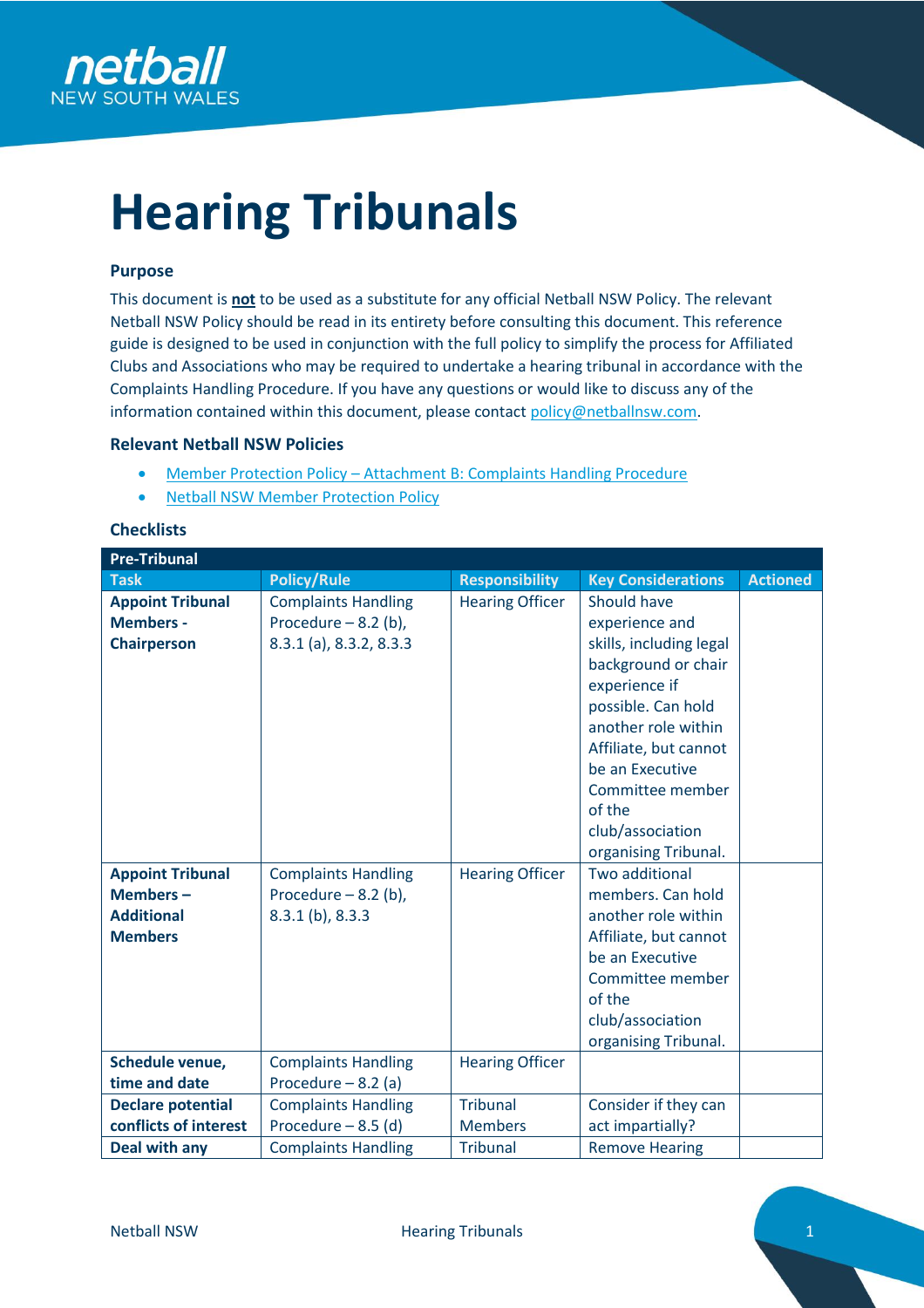

| <b>Conflicts of Interest</b> | Procedure $-8.4$ (d)       | Chairperson            | <b>Tribunal member</b>    |  |
|------------------------------|----------------------------|------------------------|---------------------------|--|
|                              |                            |                        | with conflict or          |  |
|                              |                            |                        | ensure appropriate        |  |
|                              |                            |                        | safeguards.               |  |
| <b>Provide Hearing</b>       | <b>Complaints Handling</b> | <b>Hearing Officer</b> | No additional             |  |
| <b>Tribunal with all</b>     | Procedure $-8.2$ (f)       |                        | evidence/witness          |  |
| material relating to         |                            |                        | statements will be        |  |
| the matter                   |                            |                        | obtained prior to         |  |
|                              |                            |                        | the hearing unless        |  |
|                              |                            |                        | specifically              |  |
|                              |                            |                        | requested by the          |  |
|                              |                            |                        | Chairperson.              |  |
| <b>Notify Respondent</b>     | <b>Complaints Handling</b> | <b>Hearing Officer</b> | Use Appendix G.           |  |
|                              |                            |                        | Must be done at           |  |
| of Hearing Tribunal          | Procedure $- 8.2$ (g), 8.2 |                        |                           |  |
|                              | (h), and Appendix G        |                        | least five days prior     |  |
|                              |                            |                        | to the Hearing.           |  |
| <b>Determine</b>             | <b>Complaints Handling</b> | <b>Tribunal</b>        | Invite anyone they        |  |
| witnesses to attend          | Procedure $- 8.2$ (g), 8.4 | Chairperson            | believe will assist.      |  |
|                              | $(a)$ , 8.6.1.1, 8.6.1.4   |                        | Consider how they         |  |
|                              |                            |                        | should present their      |  |
|                              |                            |                        | evidence.                 |  |
|                              |                            | <b>Hearing Officer</b> | Notify those              |  |
|                              |                            |                        | required to attend        |  |
|                              |                            |                        | at least five days        |  |
|                              |                            |                        | prior to the Hearing.     |  |
|                              |                            |                        | Respondent,               |  |
|                              |                            |                        | complainant, and          |  |
|                              |                            |                        | witnesses are             |  |
|                              |                            |                        | required to attend.       |  |
| <b>Consider evidence</b>     | <b>Complaints Handling</b> | <b>Tribunal</b>        | As provided by            |  |
| and information              | Procedure $-8.5$ (a)       | <b>Members</b>         | <b>Hearing Officer or</b> |  |
|                              |                            |                        | Chairperson.              |  |
| <b>Consider any</b>          | <b>Complaints Handling</b> | <b>Hearing Officer</b> | Any person may            |  |
| applications for             | Procedure $-8.6.2.2$       | or Tribunal            | apply for                 |  |
| adjournment                  |                            | Chairperson            | adjournment.              |  |
|                              |                            |                        | <b>Hearing Officer or</b> |  |
|                              |                            |                        | Chairperson have          |  |
|                              |                            |                        | sole discretion.          |  |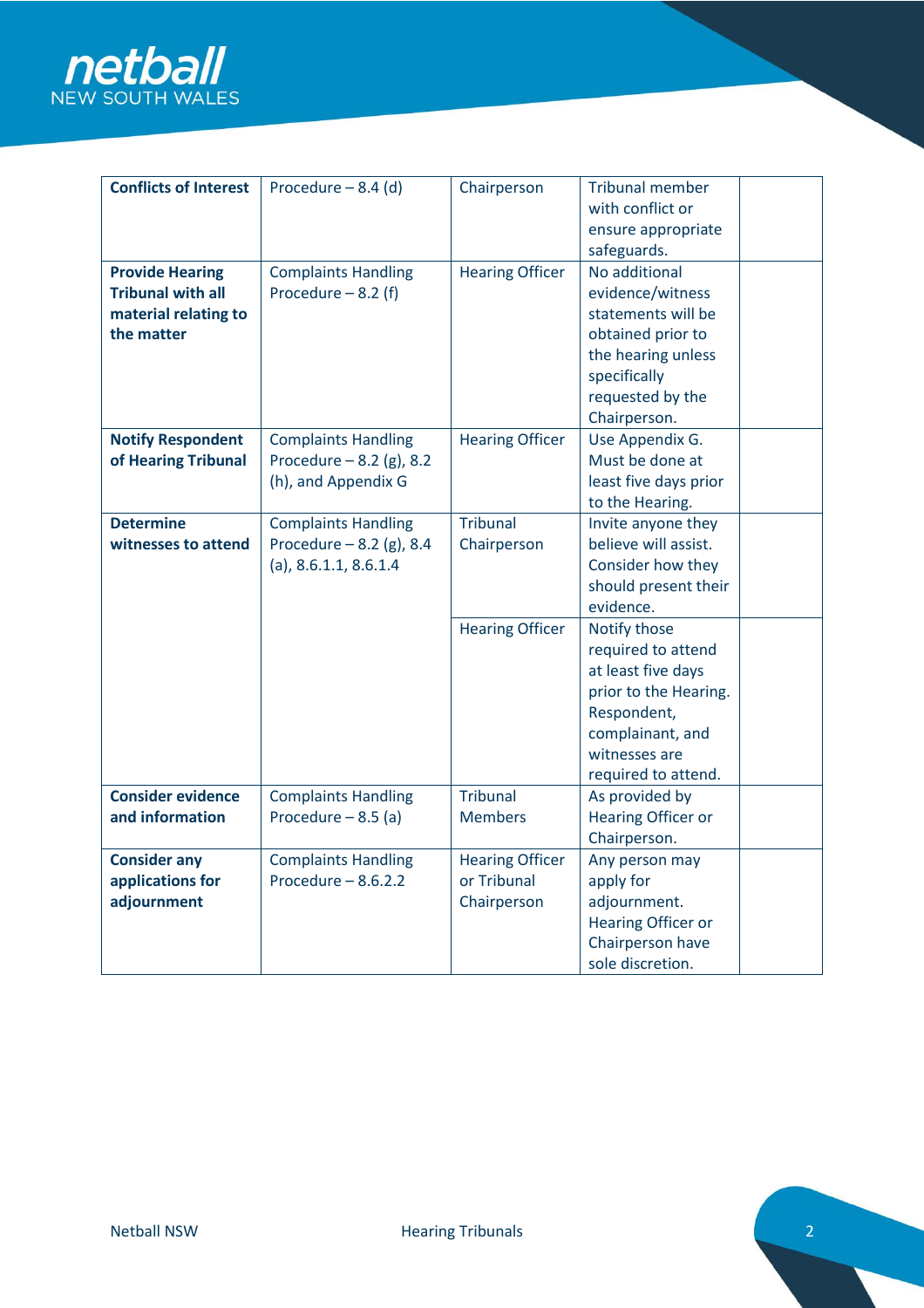

| <b>During Tribunal</b>                            |                                                      |                                |                                      |                 |  |
|---------------------------------------------------|------------------------------------------------------|--------------------------------|--------------------------------------|-----------------|--|
| <b>Task</b>                                       | <b>Policy/Rule</b>                                   | <b>Responsibility</b>          | <b>Key Considerations</b>            | <b>Actioned</b> |  |
| <b>Take attendance</b>                            | <b>Complaints Handling</b><br>Procedure $-8.6.3$ (a) | <b>Tribunal</b><br>Chairperson | <b>Identify panel</b><br>members and |                 |  |
|                                                   |                                                      |                                | ensure respondent                    |                 |  |
|                                                   |                                                      |                                | is present.                          |                 |  |
| <b>Consider failure to</b>                        | <b>Complaints Handling</b>                           | <b>Tribunal</b>                | Can proceed in the                   |                 |  |
| attend by any                                     | Procedure $-8.6.2.1$                                 | Chairperson                    | absence of the                       |                 |  |
| person required to                                |                                                      |                                | person. Can make                     |                 |  |
| attend without a                                  |                                                      |                                | decision provided                    |                 |  |
| reasonable excuse                                 |                                                      |                                | all of the correct                   |                 |  |
|                                                   |                                                      |                                | steps have been                      |                 |  |
|                                                   |                                                      |                                | taken.                               |                 |  |
| <b>Monitor for</b>                                | <b>Complaints Handling</b>                           | <b>Tribunal</b>                | Chairperson has the                  |                 |  |
| unreasonable or                                   | Procedure $-8.6.3$ (j)                               | Chairperson                    | power to modify                      |                 |  |
| intimidatory                                      |                                                      |                                | proceedings as                       |                 |  |
| behaviour                                         |                                                      |                                | appropriate or stop                  |                 |  |
|                                                   |                                                      |                                | involvement of any                   |                 |  |
|                                                   |                                                      | <b>Tribunal</b>                | person.                              |                 |  |
| <b>Notify</b>                                     | <b>Complaints Handling</b><br>Procedure $-8.6.3$ (b) |                                | Right to remain in                   |                 |  |
| <b>Complainant(s) and</b><br><b>Respondent of</b> |                                                      | Chairperson                    | hearing until all<br>evidence is     |                 |  |
| rights                                            |                                                      |                                | presented. Must not                  |                 |  |
|                                                   |                                                      |                                | be present while                     |                 |  |
|                                                   |                                                      |                                | panel considers                      |                 |  |
|                                                   |                                                      |                                | findings and                         |                 |  |
|                                                   |                                                      |                                | determines                           |                 |  |
|                                                   |                                                      |                                | disciplinary                         |                 |  |
|                                                   |                                                      |                                | measures.                            |                 |  |
| <b>Read charges</b>                               | <b>Complaints Handling</b>                           | <b>Tribunal</b>                | <b>Ensure Respondent</b>             |                 |  |
|                                                   | Procedure $-8.6.3$ (c),                              | Chairperson                    | understands                          |                 |  |
|                                                   | $8.6.3$ (d)                                          |                                | charges.                             |                 |  |
|                                                   |                                                      |                                | Chairperson to                       |                 |  |
|                                                   |                                                      |                                | explain if not.                      |                 |  |
| <b>Respondent given</b>                           | <b>Complaints Handling</b>                           | <b>Tribunal</b>                | Ask whether or not                   |                 |  |
| opportunity to                                    | Procedure $-8.6.3$ (e)                               | Chairperson                    | the respondent                       |                 |  |
| contest                                           |                                                      |                                | intends to contest.                  |                 |  |
| <b>NO Contest</b>                                 | <b>Complaints Handling</b>                           | <b>Tribunal</b>                | Read summary of                      |                 |  |
|                                                   | Procedure $-8.6.3$ (f)                               | Chairperson                    | facts, admit                         |                 |  |
|                                                   |                                                      |                                | complainant(s)<br>evidence, no       |                 |  |
|                                                   |                                                      |                                | witnesses need to                    |                 |  |
|                                                   |                                                      |                                | be called (unless                    |                 |  |
|                                                   |                                                      |                                | deemed to be                         |                 |  |
|                                                   |                                                      |                                | required).                           |                 |  |
|                                                   |                                                      |                                |                                      |                 |  |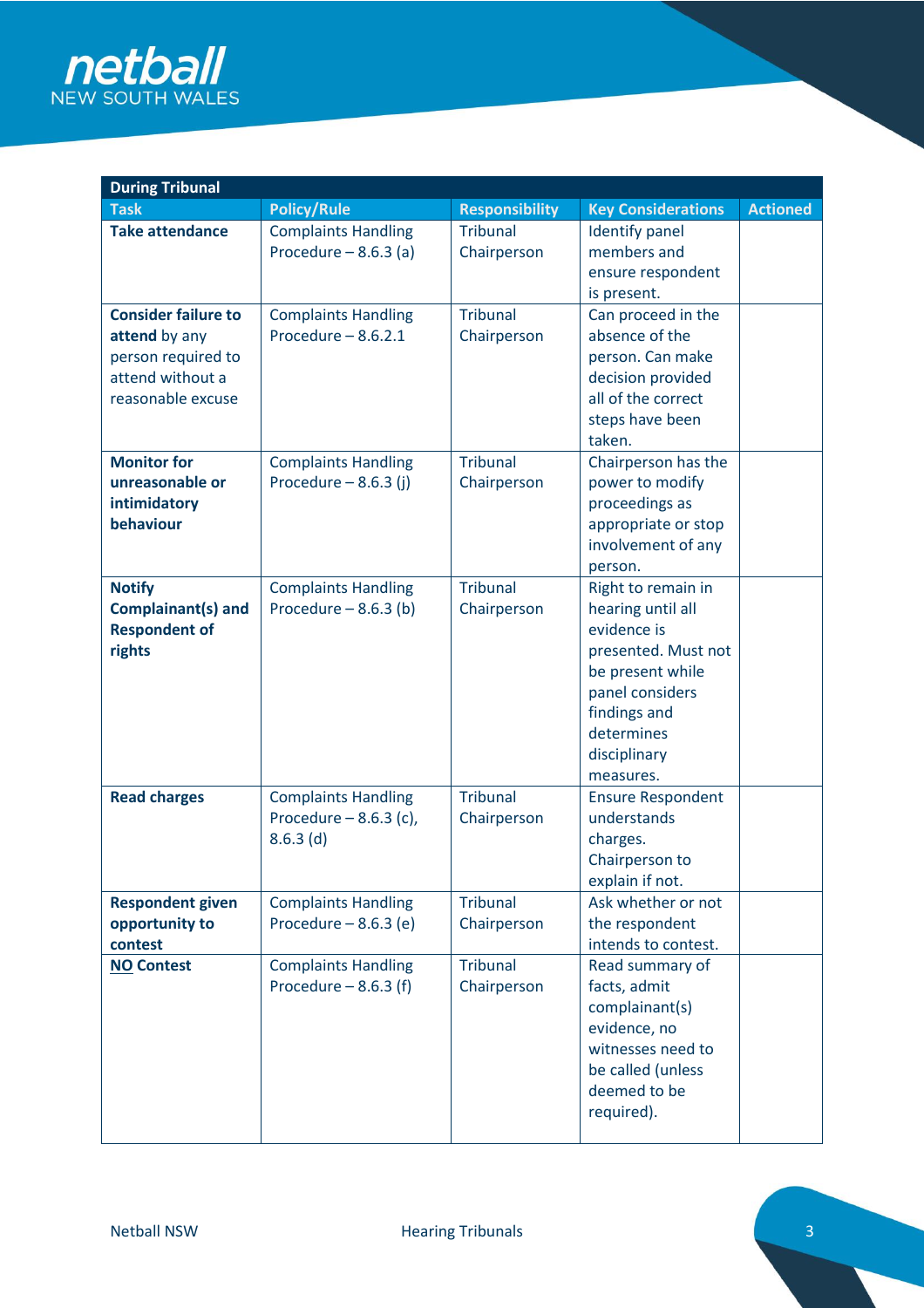

| Contest by                               | <b>Complaints Handling</b>            | Complainant(s)  | Brief notes may be                          |  |
|------------------------------------------|---------------------------------------|-----------------|---------------------------------------------|--|
| Respondent-                              | Procedure $-8.6.3$ (g),               |                 | referred to                                 |  |
| Complainant(s) to                        | 8.6.3(g)(i)                           |                 | (written/verbal)                            |  |
| present evidence                         |                                       |                 |                                             |  |
| Contest by                               | <b>Complaints Handling</b>            | Complainant(s)  | Witnesses must be                           |  |
| Respondent-                              | Procedure $-8.6.3$ (g) (ii),          |                 | pre-approved to                             |  |
| Complainant(s) to                        | 8.6.4                                 |                 | attend by                                   |  |
| call witnesses                           |                                       |                 | Chairperson.                                |  |
| Contest by                               | <b>Complaints Handling</b>            | Respondent      | At the discretion of                        |  |
| Respondent-                              | Procedure $-8.6.3$ (g)                |                 | the Chairperson.                            |  |
| <b>Respondent to</b>                     | $(iii)$ , 8.6.4                       |                 |                                             |  |
| question                                 |                                       |                 |                                             |  |
| Complainant(s) and                       |                                       |                 |                                             |  |
| witnesses                                |                                       |                 |                                             |  |
| Contest by                               | <b>Complaints Handling</b>            | Respondent      | Brief notes may be                          |  |
| Respondent-                              | Procedure $-8.6.3$ (i),               |                 | referred to                                 |  |
| <b>Respondent to</b>                     | $8.6.3$ (i) (i)                       |                 | (written/verbal).                           |  |
| respond                                  |                                       |                 |                                             |  |
| Contest by                               | <b>Complaints Handling</b>            | Respondent      | Subject to approval<br>at the discretion of |  |
| Respondent-<br><b>Respondent to call</b> | Procedure - 8.6.3 (i) (ii),           |                 |                                             |  |
| witnesses                                | 8.6.4                                 |                 | the Chairperson.                            |  |
|                                          |                                       |                 | At the discretion of                        |  |
| Contest by                               | <b>Complaints Handling</b>            | Complainant     |                                             |  |
| Respondent-                              | Procedure - 8.6.3 (i) (iii),<br>8.6.4 |                 | the Chairperson.                            |  |
| Complainant(s) to                        |                                       |                 |                                             |  |
| question<br><b>Respondent and</b>        |                                       |                 |                                             |  |
| witnesses                                |                                       |                 |                                             |  |
| <b>Consider evidence</b>                 | <b>Complaints Handling</b>            | <b>Tribunal</b> | May include video                           |  |
| presented by                             | Procedure $-8.5$ (b),                 | <b>Members</b>  | evidence at the                             |  |
| involved parties                         | 8.6.3(k)                              |                 | discretion of the                           |  |
|                                          |                                       |                 | panel.                                      |  |
| <b>Consider lesser</b>                   | <b>Complaints Handling</b>            | <b>Tribunal</b> | May decide a lesser                         |  |
| charge                                   | Procedure $-8.6.3$ (l),               | <b>Members</b>  | charge is more                              |  |
|                                          | $8.6.3$ (m), $8.6.3$ (n)              |                 | appropriate if not                          |  |
|                                          |                                       |                 | satisfied with                              |  |
|                                          |                                       |                 | particular charge.                          |  |
|                                          |                                       |                 | Apply penalty                               |  |
|                                          |                                       |                 | accordingly.                                |  |
| <b>Provide</b>                           | <b>Complaints Handling</b>            | <b>Tribunal</b> | Each member is                              |  |
| independent                              | Procedure $-8.5$ (c),                 | <b>Members</b>  | independent and                             |  |
| assessment and                           | 8.6.3(0)                              |                 | does not need to                            |  |
| contribute to                            |                                       |                 | follow the                                  |  |
|                                          |                                       |                 |                                             |  |
|                                          |                                       |                 |                                             |  |
|                                          |                                       |                 | most probable.                              |  |
| agreed decision                          |                                       |                 | Chairperson.<br>Consider what is            |  |
|                                          |                                       |                 |                                             |  |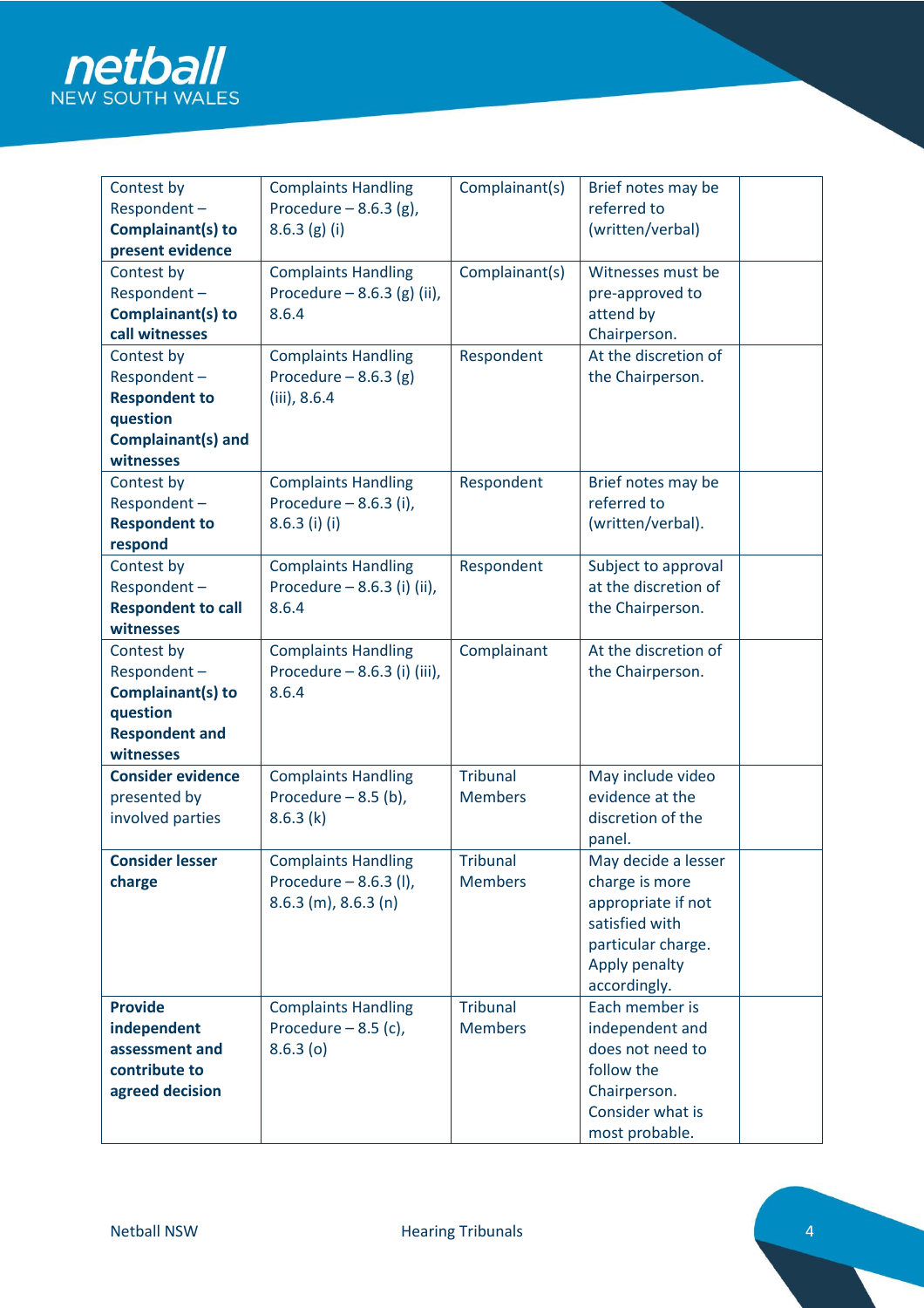

| <b>Reach an outcome</b>                | <b>Complaints Handling</b><br>Procedure $-8.1.4$      | Tribunal<br>Chairperson | Suspend, disqualify,<br>reprimand, ban,<br>otherwise deal with<br>matter. |  |
|----------------------------------------|-------------------------------------------------------|-------------------------|---------------------------------------------------------------------------|--|
| <b>Inform Respondent</b><br>of finding | <b>Complaints Handling</b><br>Procedure $-8.6.3$ (p), | Tribunal<br>Chairperson | Provide decision to<br>respondent and                                     |  |
|                                        | 8.6.3(q)                                              |                         | complainant.                                                              |  |

| <b>Post-Tribunal</b>     |                            |                       |                           |                 |  |
|--------------------------|----------------------------|-----------------------|---------------------------|-----------------|--|
| <b>Task</b>              | <b>Policy/Rule</b>         | <b>Responsibility</b> | <b>Key Considerations</b> | <b>Actioned</b> |  |
| <b>Communicate</b>       | <b>Complaints Handling</b> | Tribunal              | Must be completed as      |                 |  |
| outcome to               | Procedure $-8.4$ (b),      | Chairperson           | soon as possible.         |                 |  |
| <b>Hearing Officer</b>   | 8.6.3(r)                   |                       |                           |                 |  |
| <b>Complete record</b>   | <b>Complaints Handling</b> | Tribunal              | <b>Return to Hearing</b>  |                 |  |
| of tribunal hearing      | Procedure - Appendix       | Chairperson           | Officer within 24 hours.  |                 |  |
|                          | H, 8.4 (c), 8.6.3 (s),     |                       |                           |                 |  |
|                          | $8.6.3$ (t), $8.6.3$ (u)   |                       |                           |                 |  |
| <b>Provide NNSW a</b>    | <b>Complaints Handling</b> | <b>Hearing</b>        | Send to                   |                 |  |
| copy of record           | Procedure $-8.6.3$ (u)     | <b>Officer</b>        | policy@netballnsw.com     |                 |  |
| <b>Provide record of</b> | <b>Complaints Handling</b> | <b>Hearing</b>        | To Complainant and the    |                 |  |
| hearing tribunal to      | Procedure - , Appendix     | Officer               | Secretary of              |                 |  |
| <b>Complainant and</b>   | $H, 8.6.3$ (s)             |                       | Respondent's              |                 |  |
| association              |                            |                       | club/association within   |                 |  |
|                          |                            |                       | 24 hours.                 |                 |  |
| <b>Consider Appeals</b>  | <b>Complaints Handling</b> | <b>Tribunal</b>       | See 'Appeals' Resource    |                 |  |
| process                  | Procedure - 9              | <b>Members</b>        | Guide.                    |                 |  |

# **Frequently Asked Questions**

# **Can the panel members/chairperson be members of my association executive?**

Whilst there is no strict rule against this it is strongly recommended that members of the executive do not act as Tribunal Chairperson or panel members. This is to avoid any actual or perceived biases from impacting on the tribunal process. You should aim to select tribunal members which are completely independent from the issues and persons involved.

#### **How many witnesses are each side allowed?**

The Tribunal Chairperson has discretion over the number of witnesses (and which witnesses) attend the tribunal hearing. If a party wishes to nominate witnesses they should make a request to the Chairperson via the Hearing Officer. The Chairperson can then either provide permission for the nominated witness to attend and give evidence or not. The Chairperson is also entitled to call additional witness that they consider to be relevant to the matter, even if they are not nominated by either side.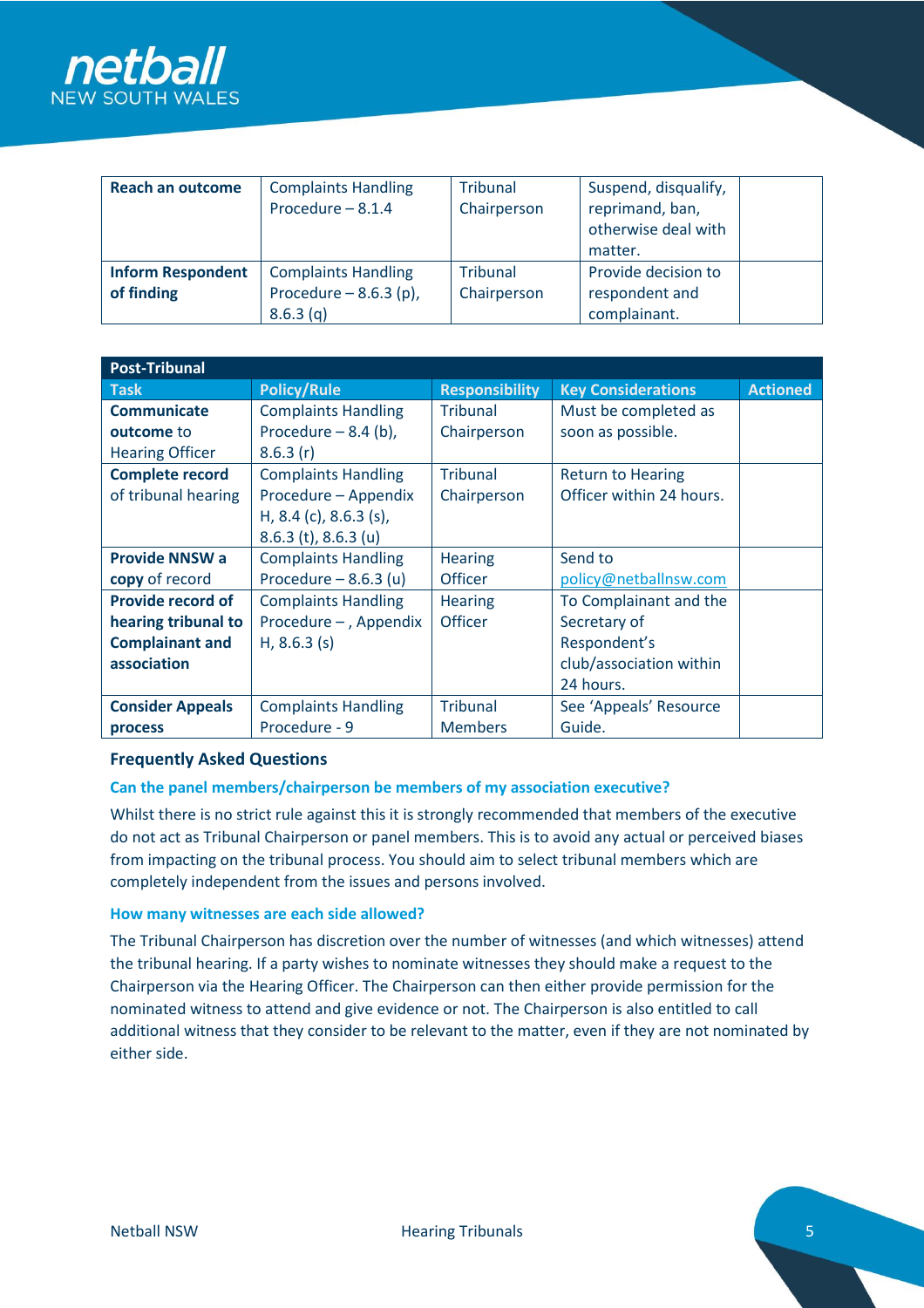

### **Are witnesses entitled to sit in the tribunal hearing?**

Before they give their evidence witnesses (excluding the Respondent and the Reporting Person) are not entitled to be in the hearing room. However, once a witness has provided their evidence they may remain in the hearing room (so long as it is practical) if they wish to do so. However, witnesses who chose to remain in the hearing room should not be called upon to provide further evidence.

#### **What rules of evidence apply?**

No rules of evidence apply. A Tribunal panel may take into account any evidence, in whatever form, they consider will be of assistance.

#### **Is it ok to hold a tribunal remotely?**

As above, the Tribunal panel has discretion over how evidence is to be submitted and accepted. This means that the tribunal can accept evidence provided by alternative means such as telephone, zoom, or written submissions. Ultimately this aspect of the tribunal is left to the tribunal panel to determine how best to collect evidence.

#### **Can the Reporting Person/Respondent/ Witness have a supporting person?**

Yes any person involved in a tribunal hearing may nominate a support person. However, this support person does not have any rights to answer or ask questions unless the tribunal directs them to.

#### **Can the support person ask/answer questions?**

The role of the support person is not to answer or ask questions on behalf of the person they are supporting. HOWEVER, in the case of a person who is under the age of 18, or who is otherwise unable to represent themselves, the tribunal may provide permission for an adult representative (not acting as a legal advisor) to ask/answer questions on that person's behalf. This is a different role to the support person and is at the discretion of the tribunal.

# **Who is entitled to know the outcome of a tribunal hearing?**

NNSW considers that any person involved in the tribunal hearing (e.g. witnesses etc.) can learn the outcome of the tribunal hearing if they wish.

#### **Should the panel members just agree with the Tribunal Chairperson?**

No. The point of having three panel members is that each panel member provides their views and that the panel reaches an agreed position.

#### **Does the tribunal panel need to provide a decision at the tribunal hearing?**

It is preferable that a decision be communicated to all parties at the tribunal hearing. However, where this is impractical, or where the tribunal panel members require further time to deliberate, the decision of the tribunal should be communicated to the parties as soon as possible following the conclusion of the tribunal. As a guide 24 to 48 hours after the conclusion of the tribunal hearing would be considered a reasonable timeframe.

# **Should a tribunal panel provide Netball NSW with a copy of any decision handed down?**

Tribunal panel should forward any tribunal decision *involving a sanction* (including an official warning) for record keeping purposes.